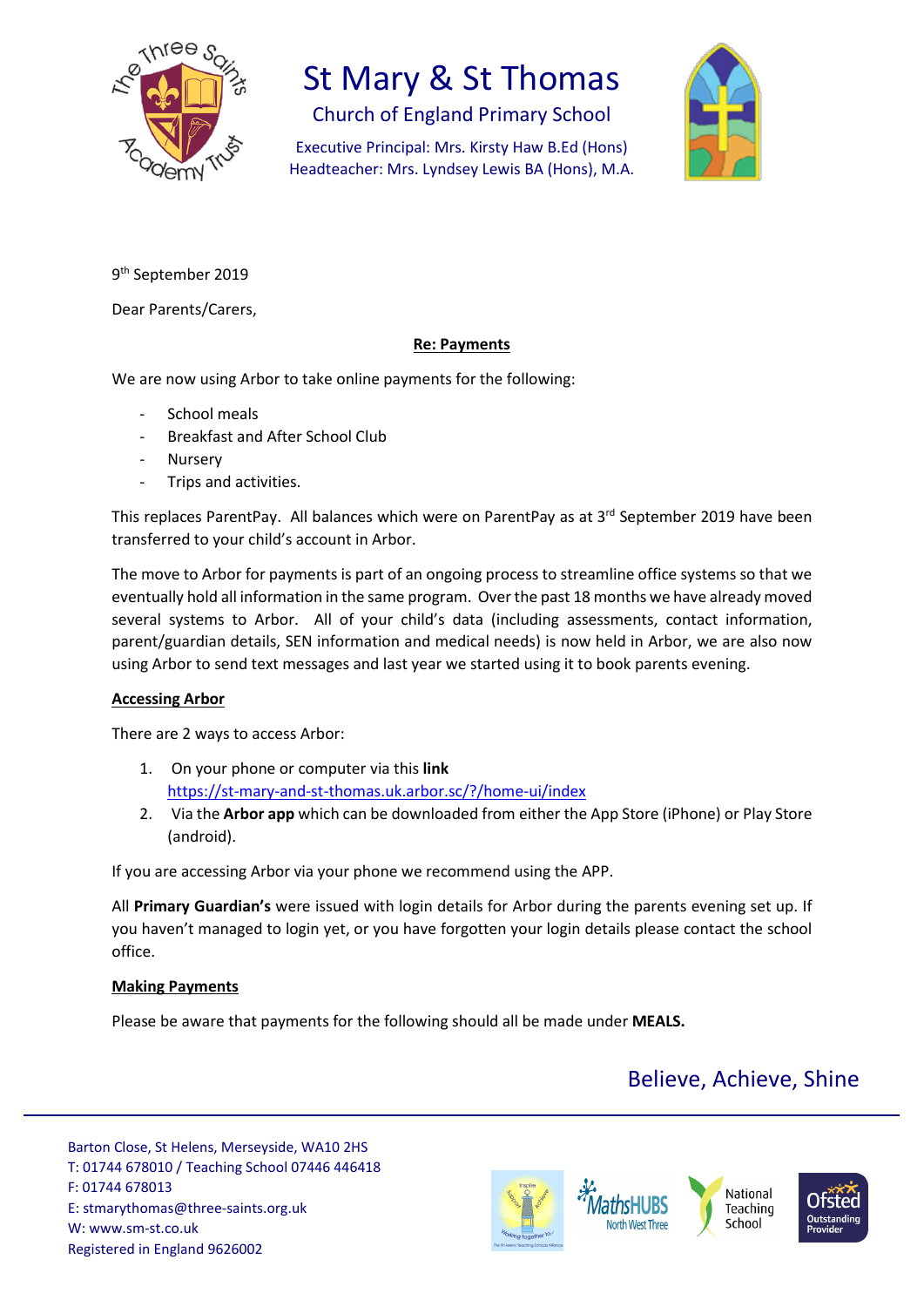

## St Mary & St Thomas

Church of England Primary School

Executive Principal: Mrs. Kirsty Haw B.Ed (Hons) Headteacher: Mrs. Lyndsey Lewis BA (Hons), M.A.



#### **Please DO NOT make payments onto NURSERY unless you are paying for additional nursery sessions.**

A guide to making payments is attached.

Yours faithfully,

Mrs Lewis

Headteacher

Believe, Achieve, Shine

Barton Close, St Helens, Merseyside, WA10 2HS T: 01744 678010 / Teaching School 07446 446418 F: 01744 678013 E: stmarythomas@three-saints.org.uk W: www.sm-st.co.uk Registered in England 9626002

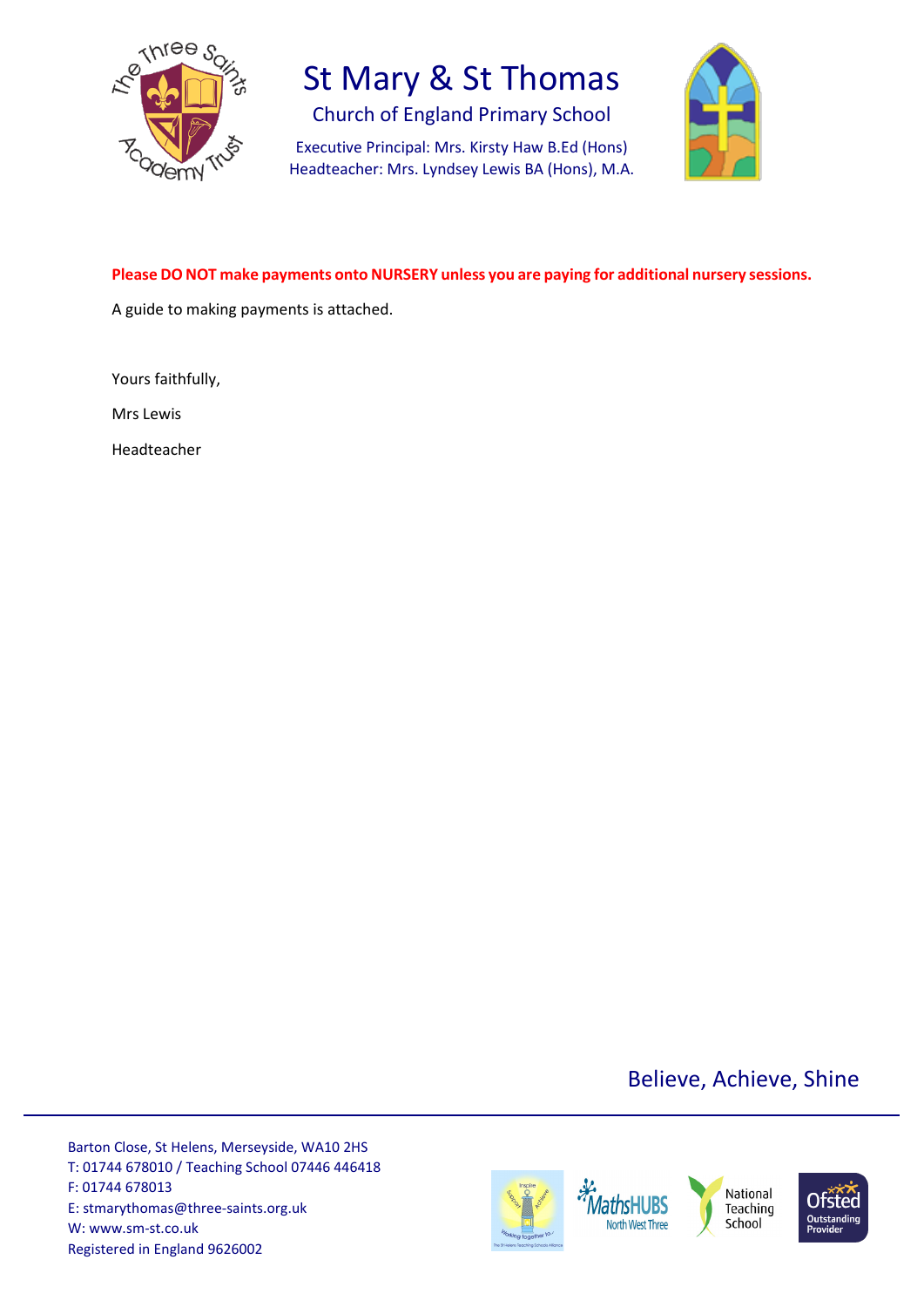# **Making a payment for Meals on the Parent Portal**

On the Dashboard, you'll see a table called *Accounts*. The table shows the payments made to the school for the current term. Select the highlighted row labelled 'Meals' to get to the *Meal balance* page.

| Accounts                            |                                       |
|-------------------------------------|---------------------------------------|
| Sonia Adams: Meals                  | Balance: $-£0.40 \rightarrow$         |
| Sonia Adams: Morning Breakfast Club | Balance: £10.00 $\blacktriangleright$ |

Alternatively, you can access the *Meals balance* page by selecting *Student Profile > Accounts > Meals*.

Once on the *Meals balance* page, you can select a specific Term using the **Term** drop-down menu at the top-right of the page.

| Term | <b>Spring Term</b> |  |
|------|--------------------|--|
|      | <b>Autumn Term</b> |  |
|      | <b>Spring Term</b> |  |

Above the table, the credit/debit amount of the student account will show. The **debit** amount will show in **red** the **credit** amount will show in **green**:

### Meals Balance: £10.00

### Meals Balance: -£10.00

Clicking on a **Payment Cell** will load a slide over with details of the lunches taken that day.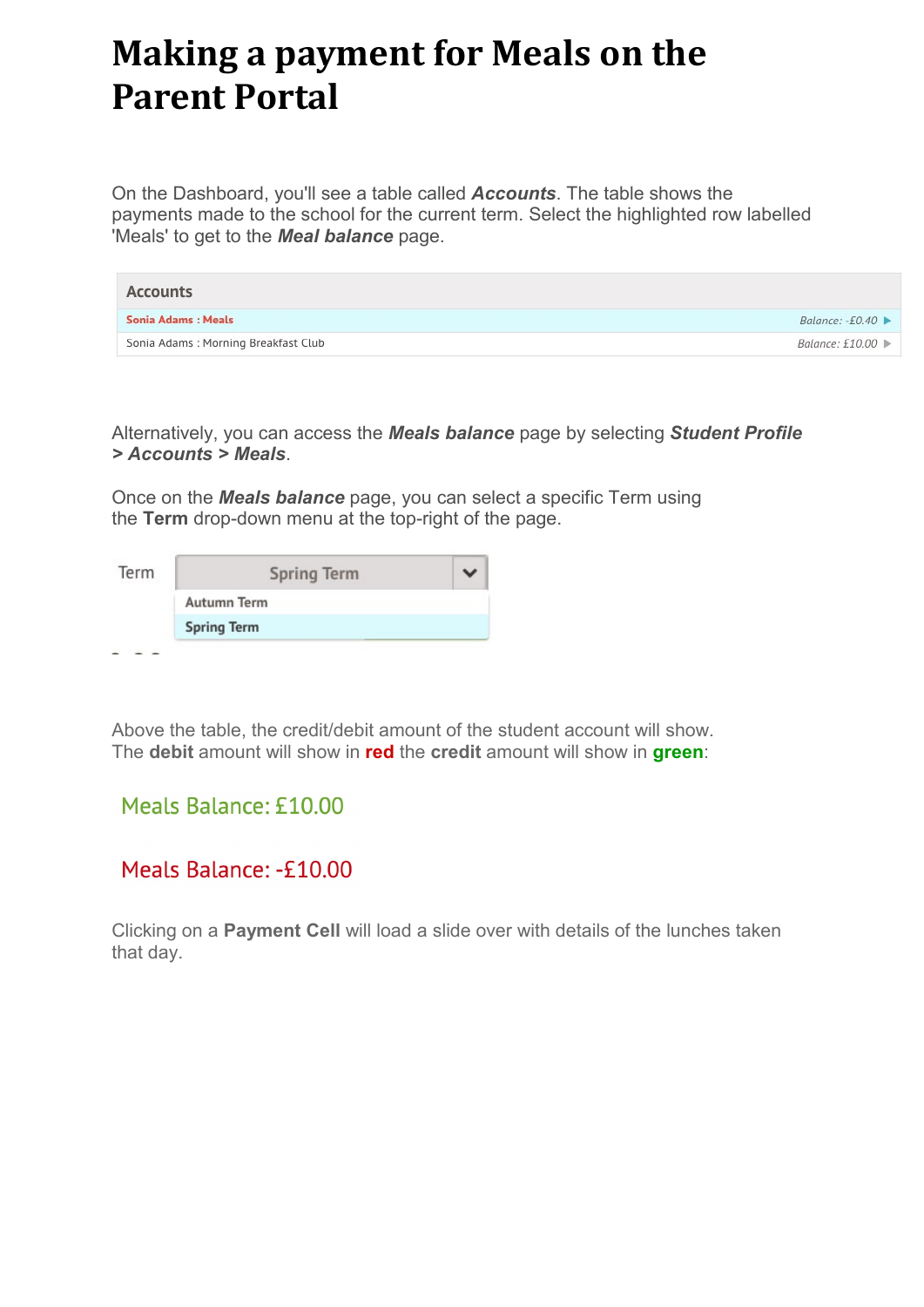| Week beginning 01 Jan 2019: £0.00 |       |   |  |  |
|-----------------------------------|-------|---|--|--|
| Tuesday £0.00                     |       |   |  |  |
| Wednesday £0.00                   |       | ь |  |  |
| Thursday                          | £0.00 | ь |  |  |

To make a **Card Payment** follow the below steps:

Click on the **Top up account** button.

#### Meals Balance: -£0.40

|                                    |                                     | Term | Summer Term         | $\checkmark$   |
|------------------------------------|-------------------------------------|------|---------------------|----------------|
|                                    |                                     |      |                     | Top up account |
|                                    | Summer Term Total Payments: £146.20 |      |                     |                |
|                                    |                                     | View | <b>All Sections</b> | $\checkmark$   |
| Week beginning 19 Aug 2019: £4.40  |                                     |      |                     |                |
| Monday £2.20                       |                                     |      |                     | ь              |
| Tuesday                            | £0.00                               |      |                     | ь              |
| Wednesday                          | £2.20                               |      |                     | ь              |
| Week beginning 12 Aug 2019: £11.00 |                                     |      |                     |                |
| Monday                             | £2.20                               |      |                     | ь              |
| Tuesday                            | £2.20                               |      |                     | Þ              |

A slide over will load, where you can select the bill payer and payment amount. Please note the minimum payment amount is £2.

| « Back | <b>Top Up Account by Card</b> |                     |        |         |
|--------|-------------------------------|---------------------|--------|---------|
|        | <b>Top-Up Details</b>         |                     |        |         |
|        | <b>Customer account</b>       | Sonia Adams (Meals) |        |         |
|        | Bill payer*                   | Sonia Adams         |        |         |
|        | Payment amount*               | £ 10.00             |        |         |
|        | Narrative @                   |                     |        |         |
|        |                               |                     | Cancel | Pay now |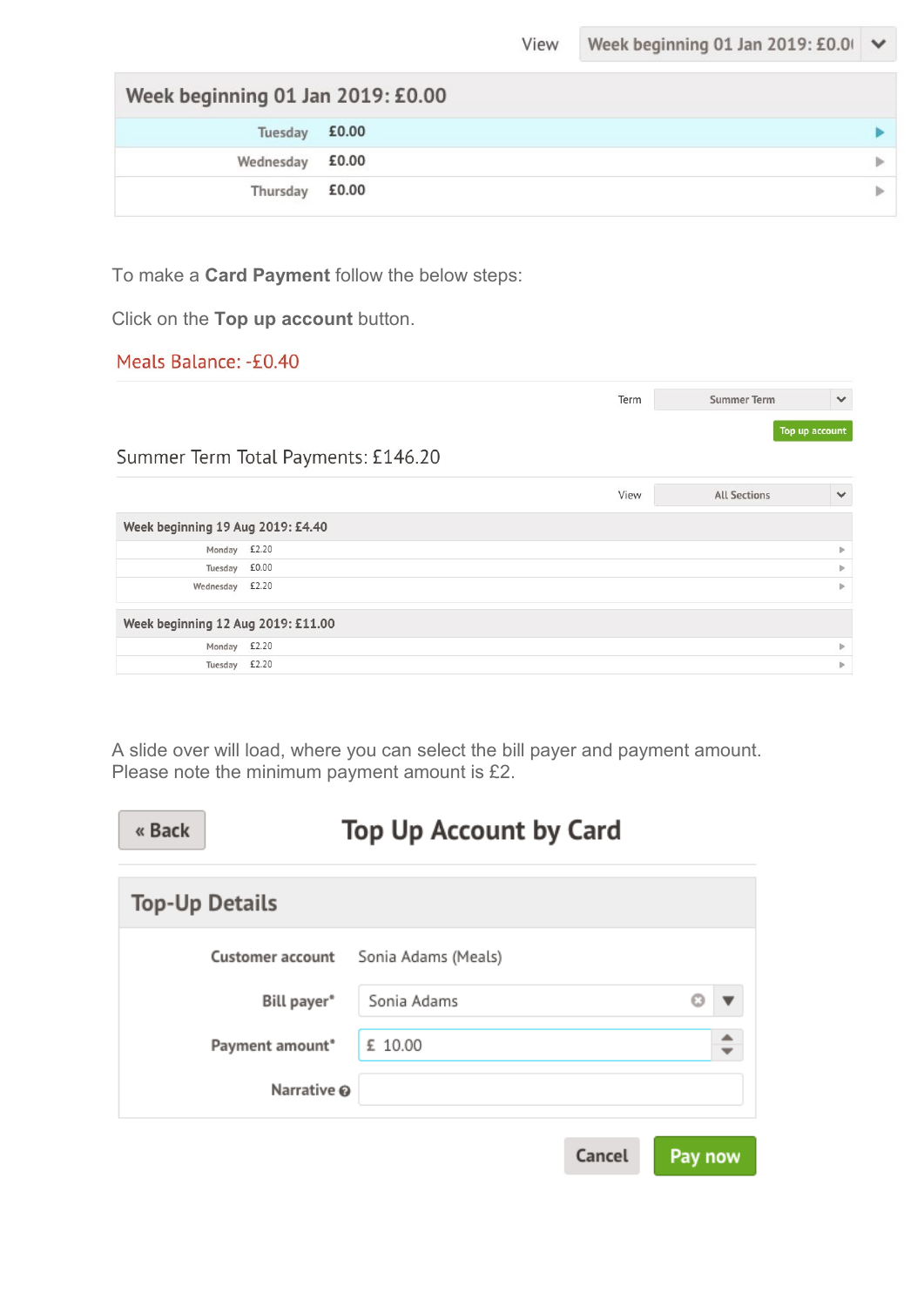In the pop-up, add in your card details then click **Pay**.

| <b>Make Payment</b>     |                     |        |  |            |  |
|-------------------------|---------------------|--------|--|------------|--|
| Card number             | 1234 1234 1234 1234 |        |  |            |  |
| <b>Expiration date</b>  | MM / YY             |        |  |            |  |
| Name on card            |                     |        |  |            |  |
| Security code (CVV/CVC) | <b>CVC</b>          |        |  |            |  |
|                         |                     | Cancel |  | Pay £10.00 |  |

You may have to then authenticate your identity for the payment to go through. This is a requirement of the recently introduced [Strong Customer Authentication \(SCA\)](https://support.arbor-education.com/hc/en-us/articles/360033832793-Updates-to-Card-Payment-Authentication)  [regulations.](https://support.arbor-education.com/hc/en-us/articles/360033832793-Updates-to-Card-Payment-Authentication)

If authentication is needed for the payment, you will be prompted to authenticate the payment using the method of authentication your bank supports. This could be:

- an SMS code,
- your mobile banking app
- another method

For example, here's what it may look like if you're using Monzo. (*Please note, we are not affiliated with Monzo, this is purely an example*)